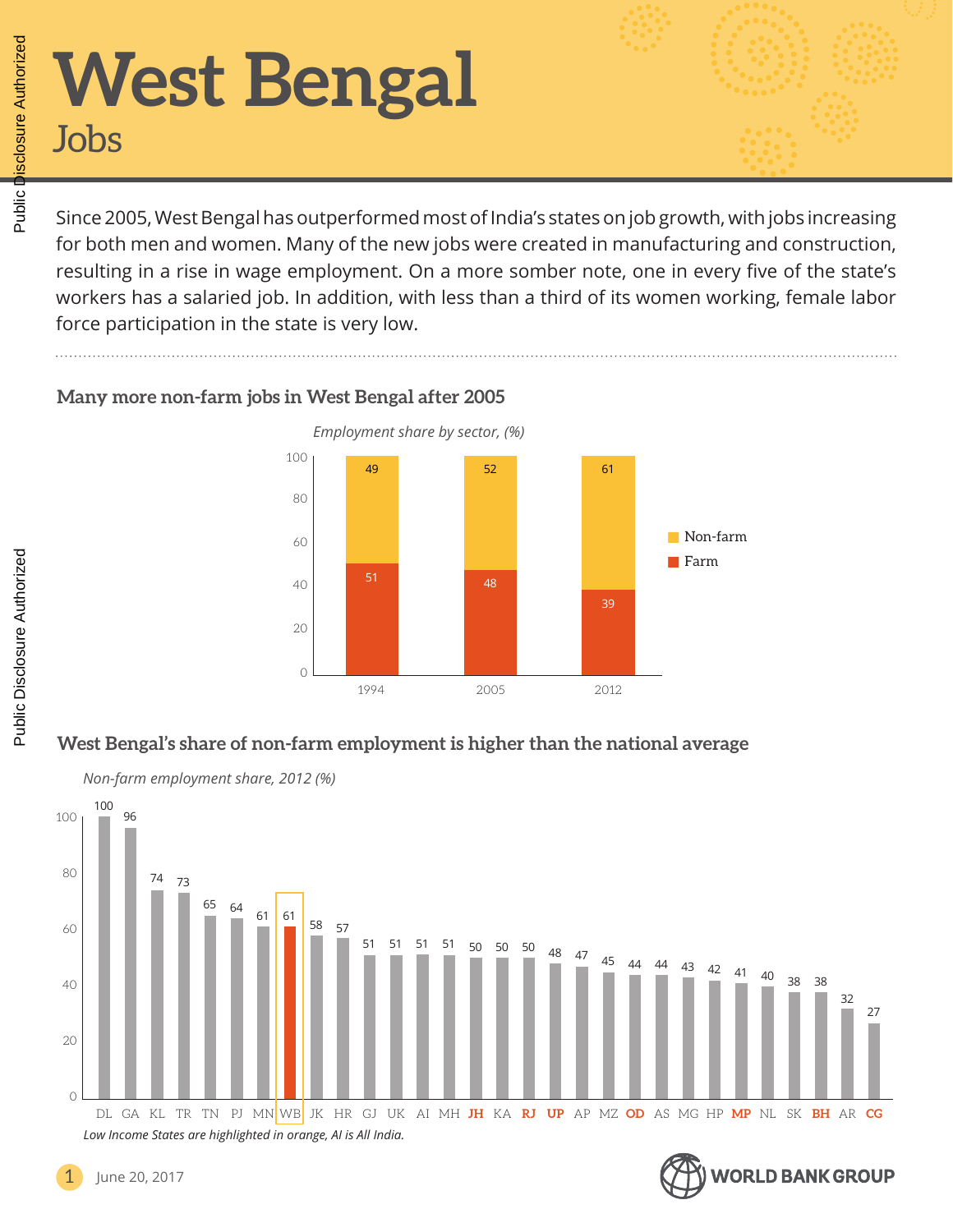

#### **Job creation in West Bengal after 2005 was the highest in India**



*Annual job growth, 2005-2012 (%)*

| 1.1    |
|--------|
| 0.5    |
| 1.6    |
| 0.5    |
| 0.7    |
| 0.3    |
| 2.2    |
| 0.4    |
| 0.3    |
| 0.2    |
| 0.5    |
| 4.4    |
| 1.3    |
| 3.9    |
| 0.7    |
| 1.3    |
| 1.1    |
| 0.1    |
| $-0.1$ |
| 0.0    |
| $-0.1$ |
| $-0.2$ |
| $-0.3$ |
| $-3.6$ |
| $-1.0$ |
| $-0.5$ |
|        |
|        |

WB 1.8 **UP** 0.8

*Low Income States are highlighted in orange, AI is All India.*

#### **Job creation in West Bengal after 2005 was driven mainly by manufacturing and construction**



*Annual job growth, 2005-2012 (%)*

| FARM        | -1             |
|-------------|----------------|
| MANU        | 6              |
| <b>THR</b>  | 0              |
| PUB         | $\overline{2}$ |
| <b>TRAN</b> | $\overline{2}$ |
| CONS        | 10             |
| <b>FIRB</b> | 5              |
| MINE+UTIL   | 5              |

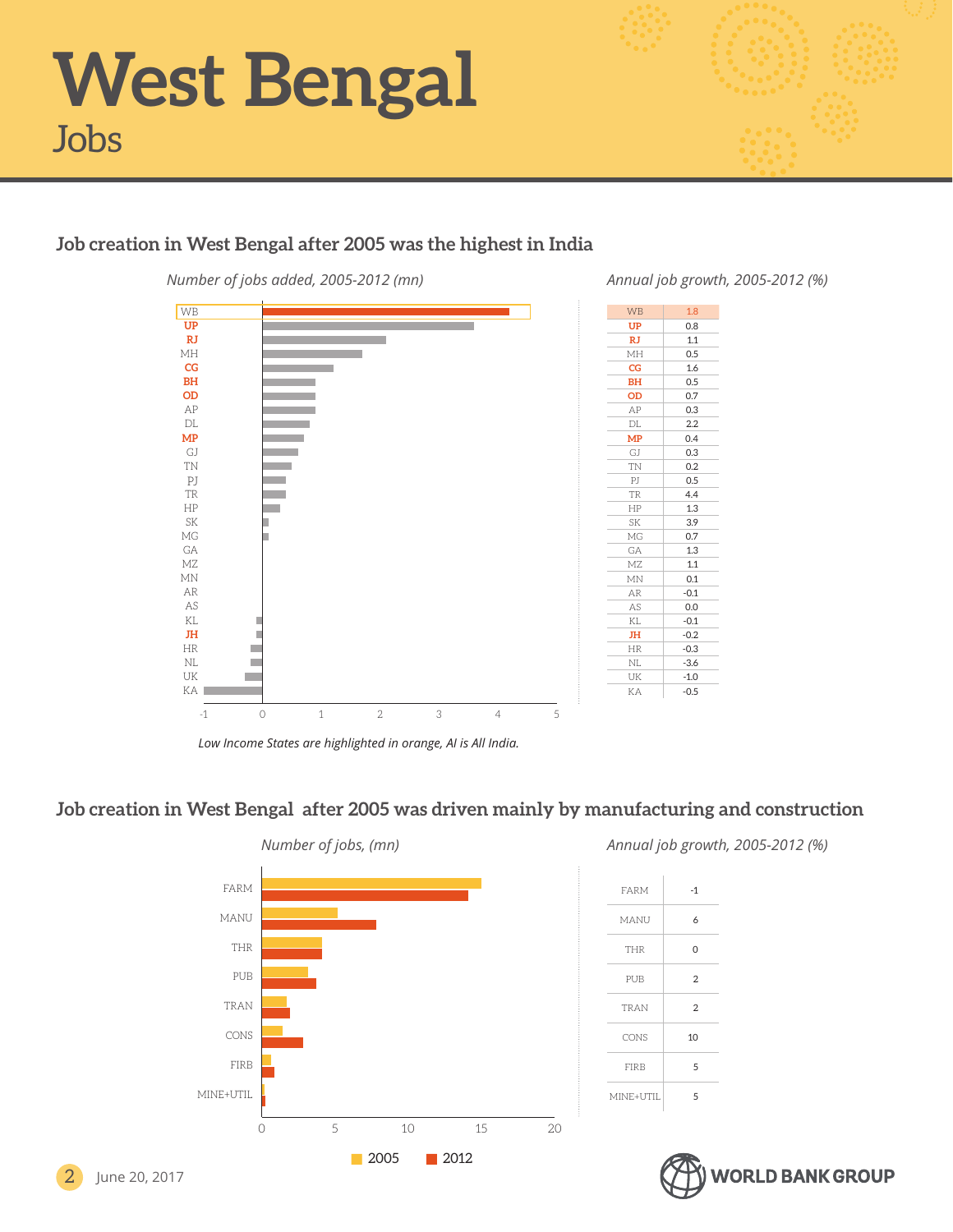#### **Wage employment, especially those paying casual wages, increased in West Bengal after 2005**



#### **The share of workers with salaried jobs in West Bengal is low, but similar to the national average**



*Low Income States are highlighted in orange, AI is All India.*